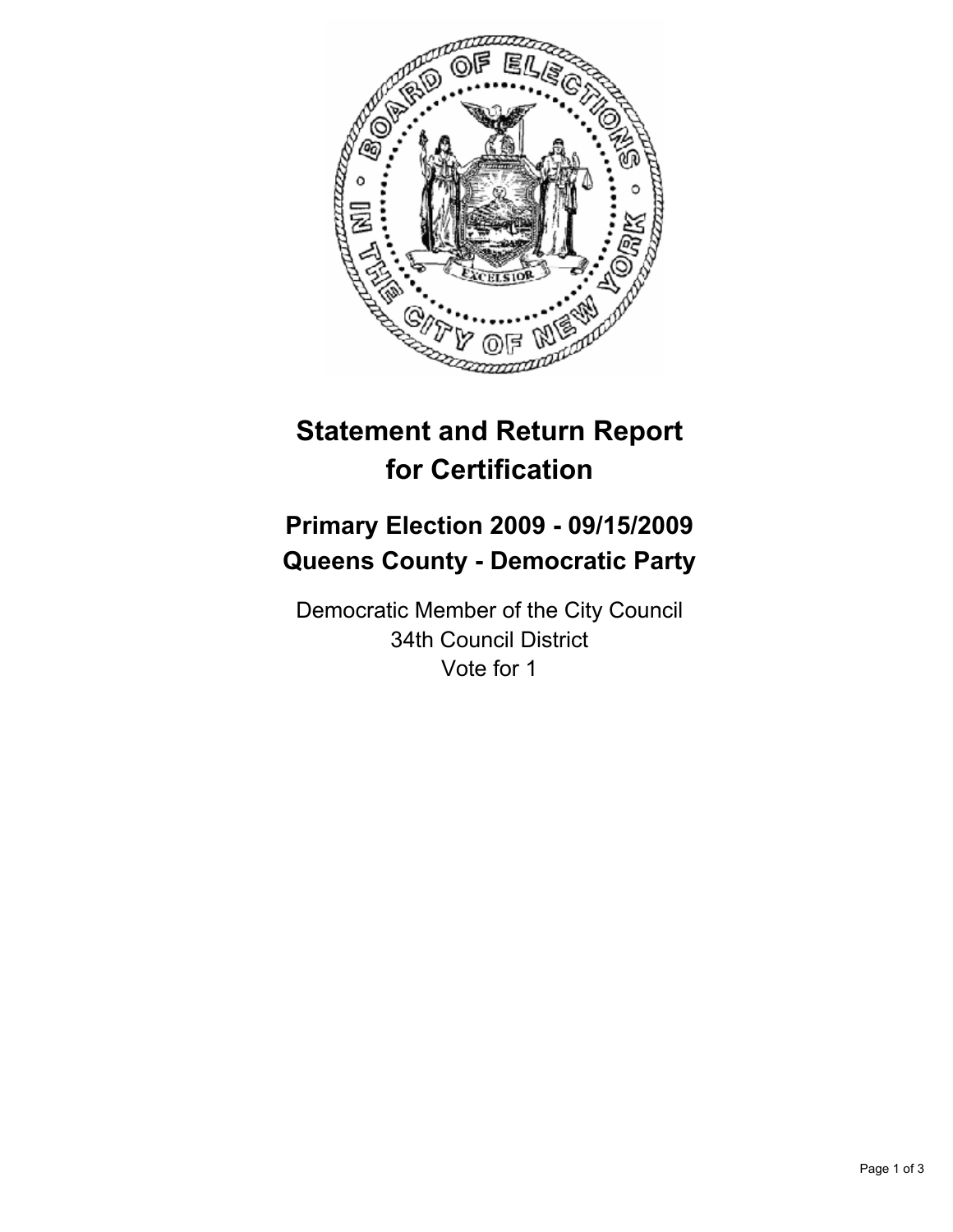

### **Assembly District 30**

| <b>EMERGENCY</b>         | 0 |
|--------------------------|---|
| ABSENTEE/MILITARY        | 0 |
| AFFIDAVIT                | 0 |
| <b>MARITZA DAVILA</b>    | 0 |
| <b>GERALD A ESPOSITO</b> | 0 |
| DIANA REYNA              | 3 |
| <b>Total Votes</b>       | 3 |

#### **Assembly District 37**

| <b>Total Votes</b>       | 516 |
|--------------------------|-----|
| <b>DIANA REYNA</b>       | 315 |
| <b>GERALD A ESPOSITO</b> | 41  |
| <b>MARITZA DAVILA</b>    | 160 |
| AFFIDAVIT                | 5   |
| ABSENTEE/MILITARY        | 4   |
| <b>EMERGENCY</b>         |     |

#### **Assembly District 38**

| <b>Total Votes</b>       | 381 |
|--------------------------|-----|
| <b>DIANA REYNA</b>       | 149 |
| <b>GERALD A ESPOSITO</b> | 30  |
| MARITZA DAVILA           | 202 |
| AFFIDAVIT                | 4   |
| ABSENTEE/MILITARY        | 2   |
| <b>EMERGENCY</b>         |     |